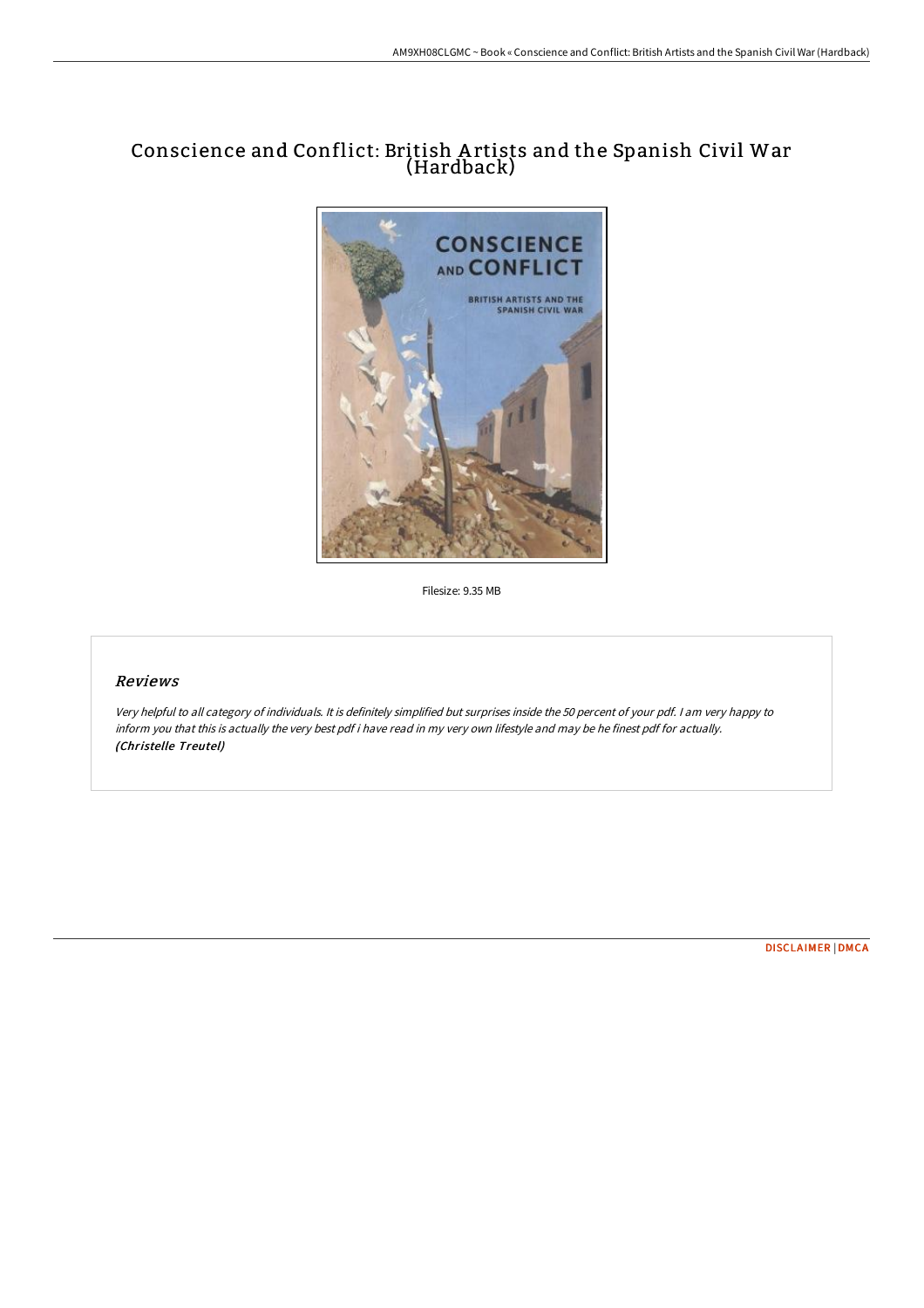#### CONSCIENCE AND CONFLICT: BRITISH ARTISTS AND THE SPANISH CIVIL WAR (HARDBACK)



Lund Humphries Publishers Ltd, United Kingdom, 2014. Hardback. Condition: New. New ed. Language: English . Brand New Book. The Spanish Civil War (July 1936 to April 1939) was arguably one of the most politically and socially significant conflicts of the 20th century. Conscience and Conflict, accompanying a ground-breaking exhibition at Pallant House Gallery, Chichester and Laing Art Gallery, Newcastle-upon-Tyne, is the first book to consider the fascinating and wide-ranging responses of British artists to the war in Spain. It focuses on work by British visual artists such as Edward Burra, Wyndham Lewis, Henry Moore and John Armstrong, examining them alongside international figures such as Pablo Picasso and Joan Miro. Stephen Spender memorably described the Spanish Civil War as the poets war , reflecting the significant number of poets and writers who went from Britain and Ireland to volunteer in various capacities in Spain. In contrast to the writers and poets, the deep engagement of British artists in the conflict has not received the same level of attention. This book seeks to reconsider the role of British artists in the Spanish Civil War and to reflect on how and why the conflict touched individuals consciences and made them want to act in some way. It tells the story of those artists who went to Spain to volunteer; the activities of the left-wing Artists International Association and artistic involvement in the political protests of the late 1930s; the role of the British Surrealist Group and the little-known story of how Picasso s Guernica came to Britain in 1938 to inspire a generation of artists; and the response of artists and documentary photographers to the plight of the Basque refugee children who came to Britain in 1937. The book brings together material from a range of sources, and in a variety of media...

B Read Conscience and Conflict: British Artists and the Spanish Civil War [\(Hardback\)](http://albedo.media/conscience-and-conflict-british-artists-and-the-.html) Online G Download PDF Conscience and Conflict: British Artists and the Spanish Civil War [\(Hardback\)](http://albedo.media/conscience-and-conflict-british-artists-and-the-.html)